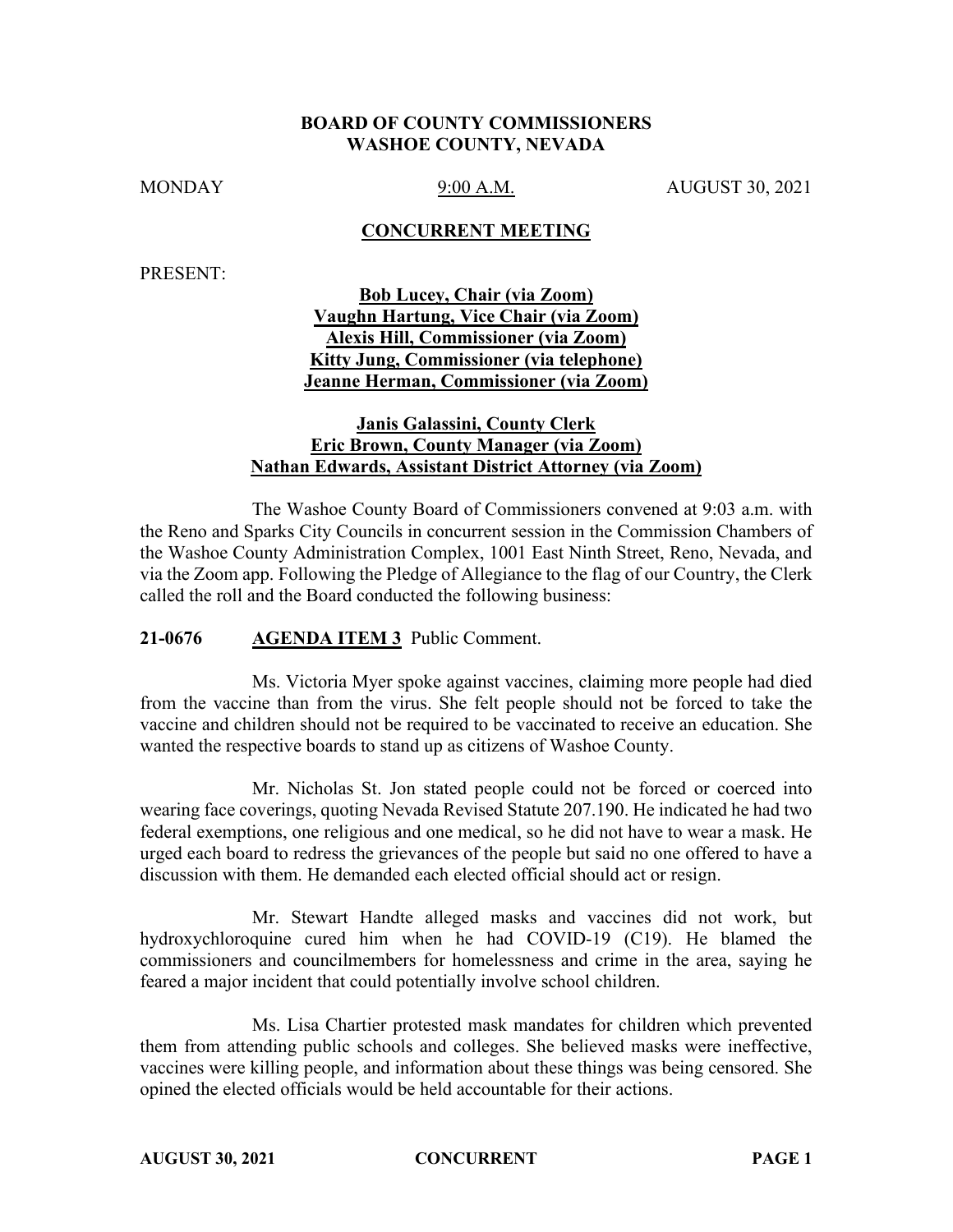Ms. Julie Osburn commented there were studies that showed masks did not work and were harmful. She said vaccines were not mandated for employees of the Centers for Disease Control and Prevention, the Food and Drug Administration, the World Health Organization, the White House, or the vaccine drug makers. She provided a list of questions to the County Clerk, a copy of which was placed on the record, and asked that masks and vaccines not be mandated.

Ms. Janet Butcher expressed concern about drug cartels at the United States border. She wanted real action to keep the community safe from drugs like fentanyl. She thought drug issues were as concerning as human trafficking and alleged untested illegal aliens were being allowed into the community. She pointed out August 31 was International Drug Overdose Awareness Day and asked the entities to consider the important issues.

Ms. Jessica Castro stated there were no blankets or medical care at the Nevada Cares Campus (NCC), and the food was unsatisfactory. She wished to see donations from casinos. She pled with the entities to consider adding more mental health professionals, trauma specialists, and drug and alcohol counselors. She claimed theft was rampant at the campus and there were instances of inappropriate behavior by staff, which she hoped would end when the County took over responsibility.

Mr. Roger Edwards expressed frustration about the state of citizen advisory boards. He felt concurrent meetings should be utilized to talk about projects, not just the homeless situation, since road, water, and sewer projects impacted everyone. He said treated effluent was being pumped into Swan Lake, yet the plant had not been expanded despite thousands of new homes being built there. He requested an item be placed on the next concurrent agenda to discuss expanding the Reno Stead Water Reclamation Facility.

Ms. Amber Hart opined homeless individuals needed therapy and help with drug issues. She expressed concern about the media allowing Bill Gates to discuss vaccine passports, saying people should be allowed to make their own choices. She asked that vaccine mandates not be required in schools or businesses because there needed to be more time to perform safety studies. She disagreed with coercing employees to get vaccines.

Via the Zoom app, Ms. Cindy Martinez commended County Manager Eric Brown for meeting with her and other citizens to articulate his vision for the NCC, though she expressed reservation about the amount of money involved. She thought C19 vaccines were decimating the citizenry and information about them was being kept from citizens. She said elected officials had a duty to protect constitutional rights, and she thought alignment with Governor Steve Sisolak equated to alliance with Communist principles.

Via Zoom, Mr. Bruce Parks said he thought it was inhumane to allow homelessness in the community. He alleged elected officials allowed it to continue to receive federal funding. He felt the NCC would be a failure and the solution to homelessness would be to enforce laws, something he believed elected officials were not currently allowing.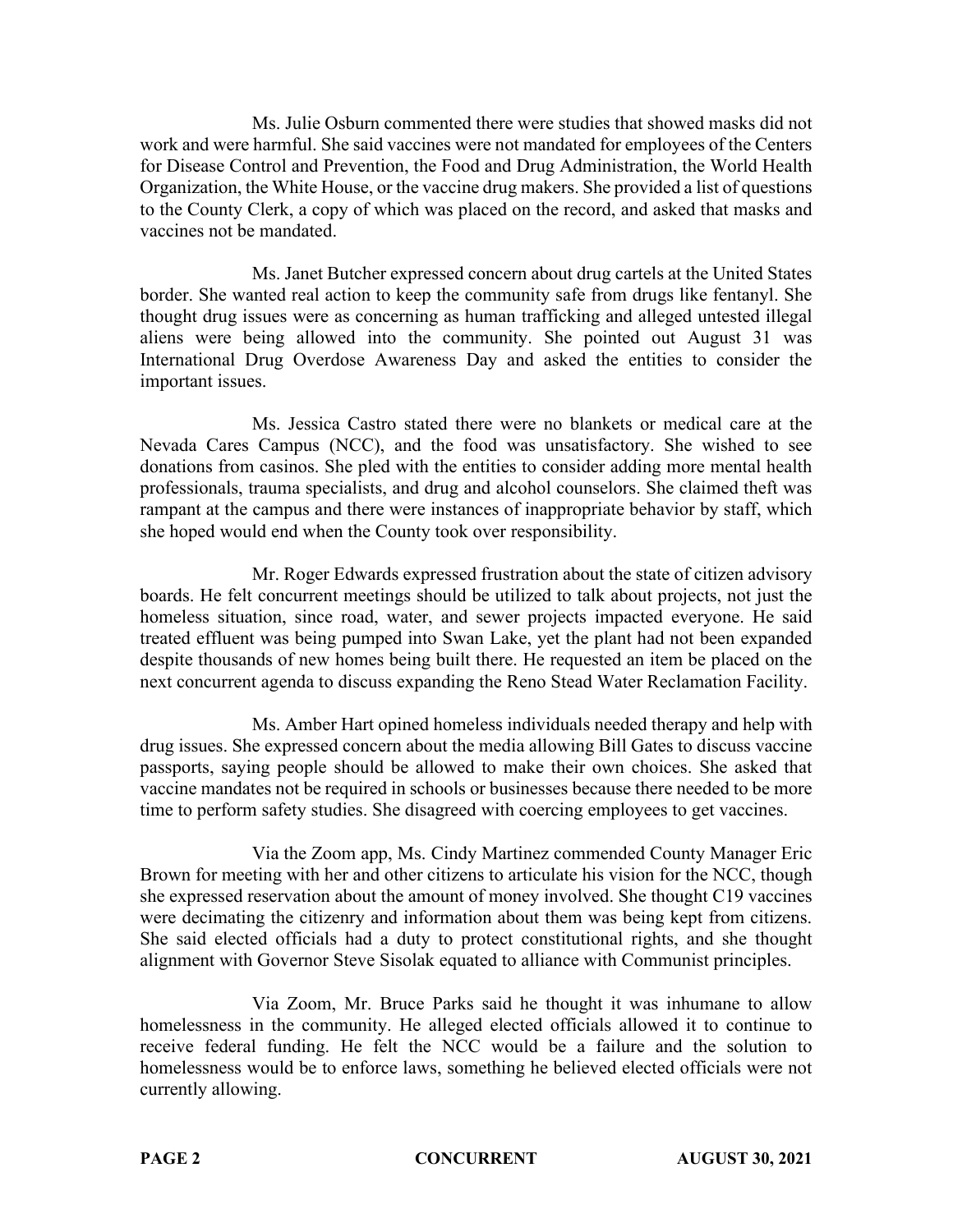Ms. Erin Massengale requested a resolution ending the public health emergency and banning vaccine passports, which she felt promoted discrimination. She read a quote that addressed body sovereignty and compared vaccine passports to the historical treatment of slaves.

County Clerk Jan Galassini noted she received an anonymous public comment through Zoom that would be placed on the record.

**21-0677 AGENDA ITEM 4** Board update and discussion on the Nevada Cares Campus homeless service campus capital project located at 1775 E. 4th Street Reno NV 89501.

Housing and Homeless Services Manager Dana Searcy conducted a PowerPoint presentation, a copy of which was placed on file with the Clerk. She reviewed slides with the following titles: Cares Campus Vicinity Map; Phase I; Phase 1 – Emergency Shelter; Phase  $1 -$  Safe Camp; Phase II Feedback & Input; Phase II Established Needs (2) slides); Draft Site Plan (2 slides); Summary of Costs; Anticipated Capital Funding; Newspaper Articles; and Map.

Ms. Searcy noted the safe camp was added June 17, about a month after the Nevada Cares Campus (NCC) opened. In addition to receiving feedback from the partners listed in the presentation, County staff traveled to other communities to determine what the NCC needed. She stated the day center could be a place for people released from jail or hospitals, as well as those on the verge of losing their homes, to learn about resources and services. She said partitions had been used at the Our Place campus to create cubby-style units to provide a bit of privacy when receiving intensive case management. Regarding the Governor's Bowl site, dirt was being added to raise the site.

Ms. Searcy explained the sprung structure would be divided in half by relocating the cafeteria to the center; one half would consist of emergency bunk beds while the other half would include intensive case management modeled after the Our Place setup. The site plan was drafted to include additional green space for people to enjoy the outdoors. She expressed confidence that the investment in the campus would be wise and allow people to have a temporary stop until they were moved into permanent housing. She remarked homeless services were a national focus with much federal funding being allocated to them.

Reno City Councilmember Devon Reese reflected on the short period of time between land being allocated for this project and the full vision being realized. He attributed this to both the County's work as well as the financial and design contributions by the two cities. He asked about the timeframe to fully construct the site plan, citing the need to establish daycare first as a concern. Ms. Searcy responded the build would be divided into two sections; construction on the sprung structure, cafeteria, and laundry and restroom facilities was expected to begin in April. The second portion was expected to begin in June or July of 2022, and it would contain the remaining buildings. She pointed out 600 individuals were already living at that shelter, and they would still need to have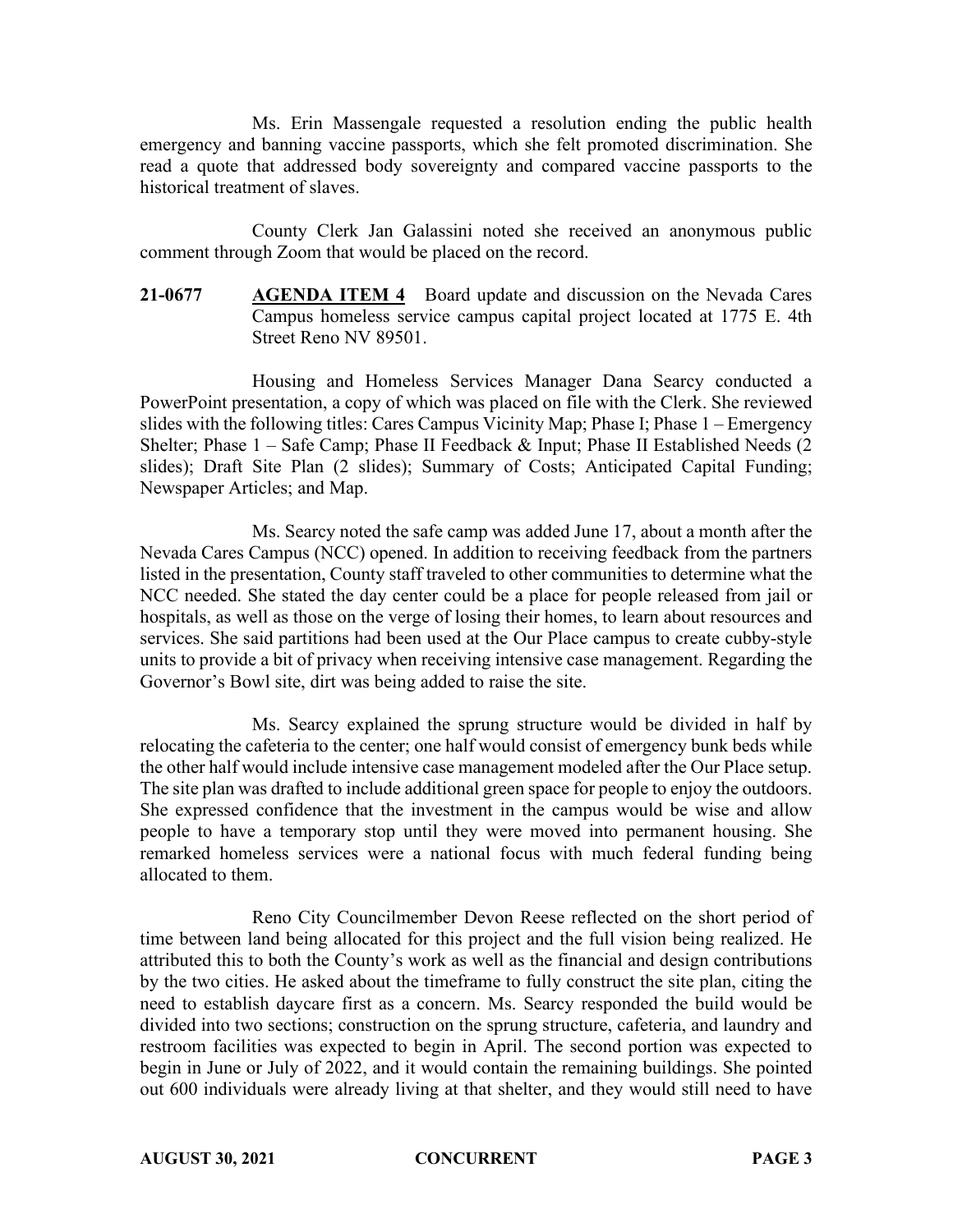access to a safe space throughout the construction process. While the process could be lengthy, she added, critical support for the residents would be maintained.

Councilmember Reese inquired about ownership of the acreage adjacent to the NCC which was slated as the location for a future housing program. Ms. Searcy replied the initial idea was the Reno Housing Authority (RHA) would focus on a transitional housing plan; it had since been determined that transitional housing was not a best practice. Instead, it was decided to facilitate a permanent housing model which would allow someone to have a safe place to call home and still have access to case management. She acknowledged there was a need for very low-barrier housing options for transitional housing. She reviewed some of the workforce development programs already in place, including having people share rooms or charging them rent to establish renter's history. The housing program could also serve as an emergency location, such as to house people with COVID-19 symptoms. It was not intended to be a long-term solution.

Councilmember Reese asked about inclusion of the unsheltered population in design and operation planning since they had unique life experiences. Ms. Searcy noted individuals had wide experiences with homelessness and using shelters, and they had an opportunity to provide feedback about the safe camp experience. Some individuals were even part of an advisory committee to present concerns and suggestions. When hired consultant Jon DeCarmine of JD Consultancy visited the area, Ms. Searcy went on, he spent one day alone visiting with homeless individuals along the river to learn about their experiences. Including homeless individuals in the process was part of the Built for Zero (BFZ) component as well. Councilmember Reese agreed inclusion was the goal.

Reno City Councilmember Jenny Brekhus mentioned she did not initially support the safe camp, citing concerns about the congregate nature of the facility and the lack of resources coming together. She asked whether there was a master plan which described the nature of the investment and the desired outcomes. Ms. Searcy responded the County was working with a team of consultants and architects not only on the campus but also the surrounding community. She said consideration was being given to how the services at the Record Street facility would interact with the NCC, as well as how all aspects would impact surrounding areas. They were trying to avoid simply building a larger version of the downtown facility.

Councilmember Brekhus asked whether there would be an opportunity to pursue different models or whether the entities would only have the ability to approve this proposed model. Ms. Searcy answered the boards would vote specifically on the draft map and layout. She indicated there was an incredible opportunity to utilize federal dollars and establish partnerships with local businesses and leadership in the community. Because the money would not last forever, they were moving faster than they normally would on the process. She added the components of the process were not new concepts, and efforts were being made not to concentrate too many resources in one area. The goal was to create a campus to serve people who needed help until they were moved into permanent housing.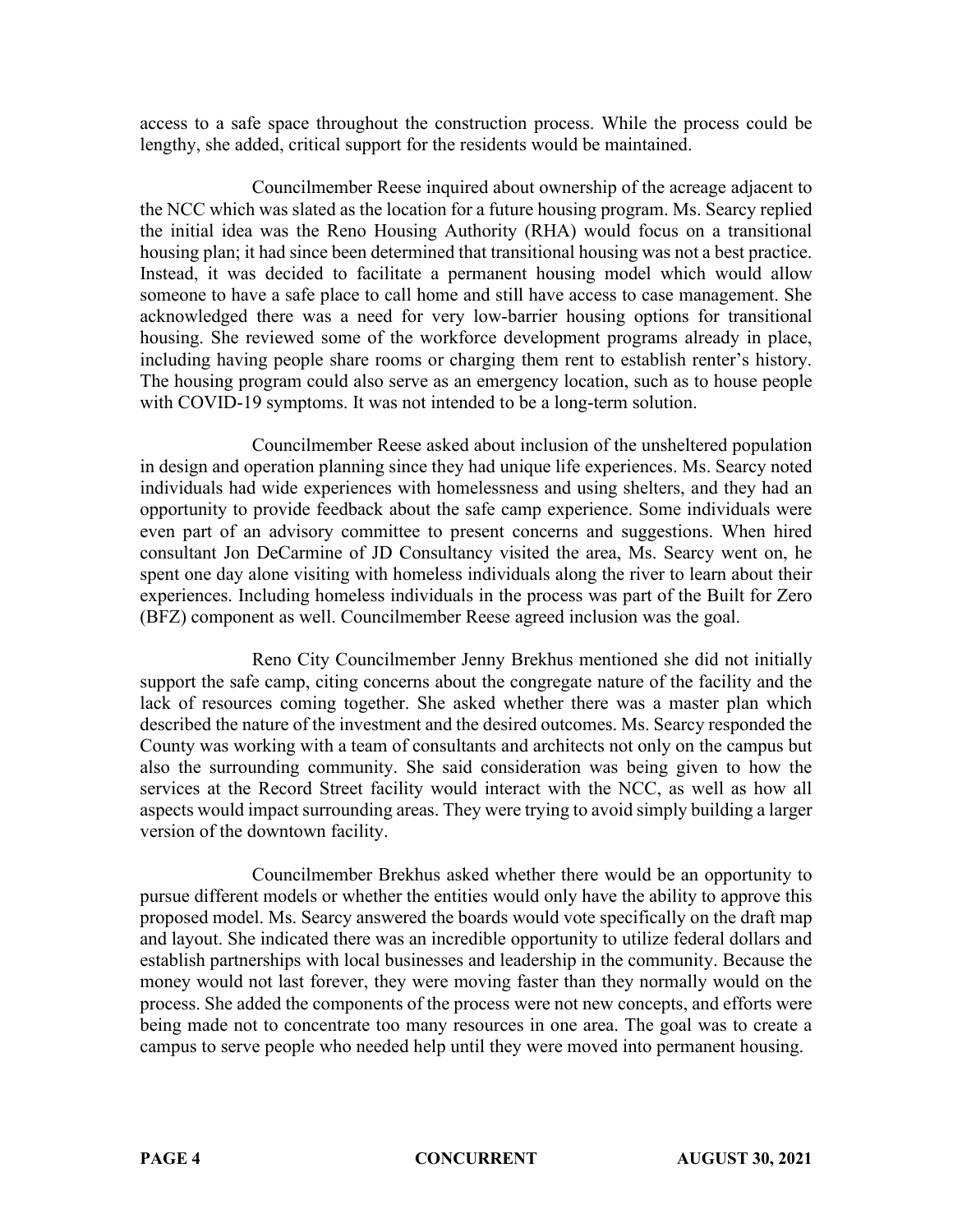Reno Mayor Hillary Schieve praised Ms. Searcy for her work and stressed the importance of having the ability to make changes quickly. She felt something like this project would have happened within three to five years anyway, but the pandemic helped each entity recognize the immediacy of the need. She expressed excitement for the services that would be provided, such as for medical health and transitional housing. She understood some of the public's concerns but wondered whether they grasped the full scope of the project. She said this project would continue to evolve and people needed to exercise patience and mercy because of how quickly aspects of the project had come together.

Reno City Councilmember Neoma Jardon lauded the elected officials who supported the acquisition of the property, which allowed this discussion to take place. She asked for more details about the plan for expanding mental health services and how capacity would be regulated during construction. Ms. Searcy replied said there was no intent to reduce capacity inside the sprung structure, which would be further helped by many people not preferring its congregate nature. Instead, they would provide more options to campus residents like bridge housing, cubbies, and the safe camp. She admitted the future was uncertain. For instance, there could be a need for more spaces for women as that need was currently much greater than originally anticipated. It was the County's intent to build larger spaces which could be modified as needed. She noted there was a clause in the interlocal agreement that capacity would not be reduced without the approval of the entities' managers. The capacity in the structure was 515 individuals and the cafeteria could handle another 100 emergency cots. Additionally, there would be 50 bridge units set up for double occupancy and spaces for another 50 at the safe camp.

Sparks City Councilmember Kristopher Dahir acknowledged this project had moved quickly, but he pointed out conversations about the homeless had taken place for years. He stressed the elected officials were problem solving, and he commended them for providing support in the face of negative feedback. True infrastructure was being built through the BFZ program by allowing for the collection of data and encouraging resources not to work in their own silos. He asked Ms. Searcy for more information about BFZ.

Ms. Searcy stated the goal of BFZ was to include all service providers, government agencies, and those who needed services in sharing data to address community needs. Through implementation of the BFZ model, case conferencing could take place where each specific individual's needs could be met. Currently, there was no way to get 600 people into one building and be able to house and provide services for each one. She described the purchase of land and rapid erection of the building as an incredible feat while recognizing the imperfection of the solution. She said the next step was to incorporate community partners and data sharing to allow people to get housed. Building the campus in the way outlined in the presentation would allow every individual to improve at their own pace and engage with the services recommended specifically for them based on the shared data and a service provider's advice. She hoped to update the Community Homelessness Advisory Board (CHAB) each month on the progress that was being made, with the goal of seeing the numbers of homeless individuals decrease.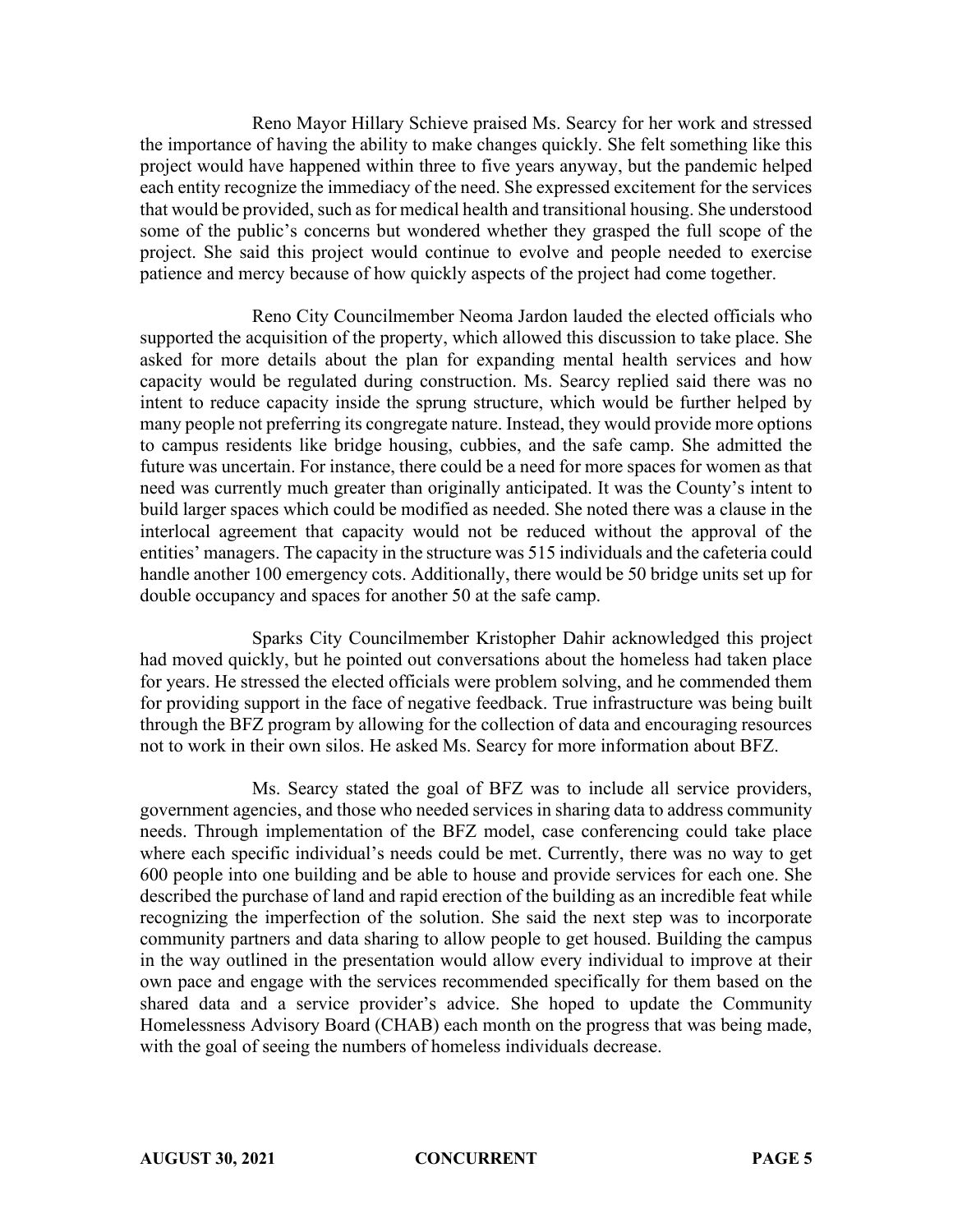Commissioner Herman felt life and death situations were being ignored, saying landlords were losing properties because they were receiving no help with rental payments. She expressed concern about the burdens being placed on taxpayers and the fact that government-issued money would not last forever. She wondered whether taxpayers would be able to afford this in the future.

Ms. Searcy said the County's team hired numerous subject matter experts, such as Austin Solheim of the Eddy House to help build an outreach team and J.D. Klippenstein from Faith in Action Nevada to work on the housing component. She spoke about other experts they were working with and the needs those collaborations were intended to address. She said the top priority at the NCC needed to be staffing Volunteers of America (VOA), especially in light of the hiring crisis in the area. He anticipated hearing concerns about the cost and sustainability of the campus when it came time for each entity to create its budget. She recognized it was a community effort and the cost was currently very high. Over the following year, they would evaluate efficiency and tag on to other County contracts to reduce some of those costs. This was why the goal was not just to house people long-term at an emergency shelter, but to ensure people were getting housed.

County Manager Eric Brown underscored the importance of creating a financially sustainable model. He pointed out the private sector helped with stages II and III by pledging over \$8 million in capital costs. Secondly, he noted, the County would more aggressively pursue grant funding from the philanthropic community and from government agencies, much of which might not have been available before there was a campus of unified facilities. Additionally, the County was in discussions with managed care providers who had a vested interest in housing the unsheltered populations. He added that, in other areas of the country, those providers made major investments to help with behavioral health and transitional housing for those with medical issues. He assured everyone the County would consider both the expenses and the revenue so the cost would not be borne only by local taxpayers.

Addressing a statement made by a member of the public about inappropriate staff conduct toward the homeless at the facility, Sparks City Attorney Chet Adams opined all three entities could be jointly or separably liable if there were no procedure for investigating similar claims. He asked about the current process for addressing allegations of inappropriate conduct and whether the process would extend both to staff and fellow residents. Assistant County Manager Kate Thomas replied the existing structure for oversight at the NCC was nearly identical to that at the Community Assistance Center; all three jurisdictions would be liable because of their financial contributions and their varying levels of oversight over that facility. She believed there were provisions in the existing interlocal agreement with VOA outlining how people could report wrongdoing. There currently existed a relationship between the operator and the overseeing jurisdictions as well as the individuals at the facility. Things would be put in place should the proposed interlocal agreement pass, but those policies could be strengthened if needed in the future.

Vice Chair Hartung shared the concerns voiced about sustainability. He inquired about the protocols in place to prevent a revolving door for homeless individuals,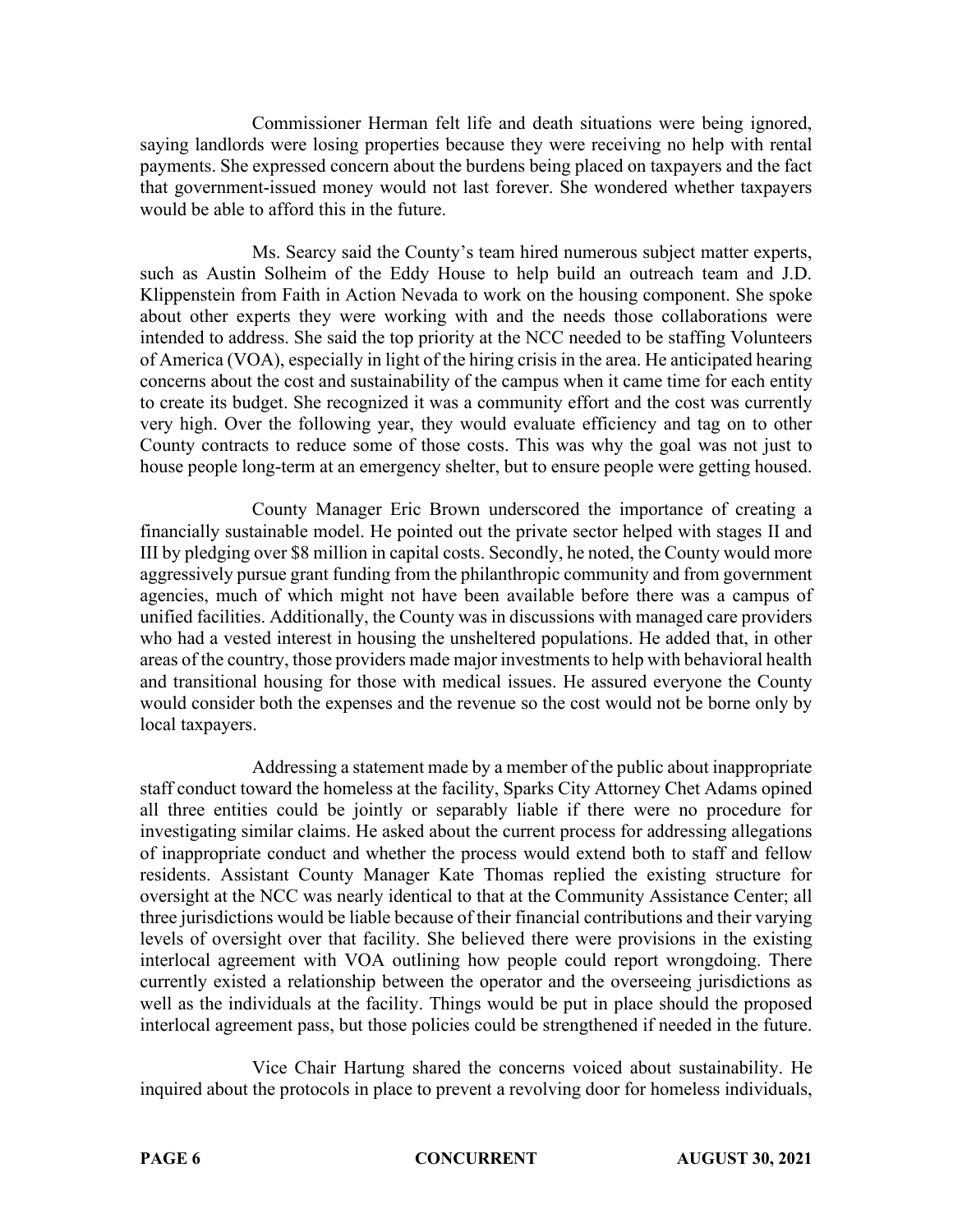and those which would address individuals who were resistant. Ms. Searcy reiterated this was an ever-changing environment. She admitted the local community had experienced that revolving door but that was starting to shift. Ensuring all programs and resources shared the same data would allow each to know which services that person required no matter which facility or provider they visited. She emphasized that extremely low-barrier housing needed to be offered with no questions asked along with education, therapy, and case management. She added the sharing of data would also help explain why certain things did not work and assist staff in considering different methods.

Vice Chair Hartung asked about the consequences for someone was not being held accountable. Ms. Searcy offered to set up a follow-up meeting with the team who was creating the policies. The team was working with VOA to evaluate the policies of Our Place and the safe camp to see what was working best. She said creating hard rules could create barriers and the County did not want to shut the doors on anyone. Vice Chair Hartung remarked everyone lived with hard rules. He wanted to understand the consequences for failing to follow facility protocols. Ms. Searcy responded the safe camp had a few rules about hurting people; failure to follow those rules resulted in the offender not being welcome at the camp. There also was enforcement protocol that people were not allowed to sleep along the river. She felt it was important that everyone had a safe place to be and having no rules would not allow for that. She reiterated the team was discussing how severely rules could be broken before consequences would be enacted and what those consequences might be, all while balancing the possible impacts of turning people away.

Councilmember Reese felt it was myopic to consider expenses in a vacuum since it cost between \$50,000 and \$80,000 a year to support someone experiencing chronic homelessness. Housing reduced the cost by 50 to 70 percent, but there were still healthcare, environmental, and criminal justice costs. He said elected officials had a fiduciary responsibility to safeguard resources, and no one should live on the streets. He believed the question of cost needed to be considered more broadly because the cost of doing nothing was staggering. The processes being put into action by the entities were the financially responsible choices for long-term stability, such as partnering with the community, raising private sector money, and making commitments to a housing-first model. He acknowledged there were up-front costs, but they were a long-term investment which would positively impact people's lives for generations. The goal was to get people into permanent supportive housing, a model which worked elsewhere, and one in which the City of Reno intended to invest. He supported the interlocal agreement as the fiscally responsible thing to do.

Commissioner Hill agreed with Councilmember Reese, adding the community was already paying for the costs today. This proposal would reduce costs for the jail, hospitals, and the tourism industry. Ensuring people had long-term stability and economic freedom showed compassion. She echoed Vice Chair Hartung's questions about how to proceed with people who refused to get into the system. She pointed out other areas, such as a community in Florida, found success coupling enforcement with the offer of services. She thought this would prevent lawlessness in many areas of Washoe County.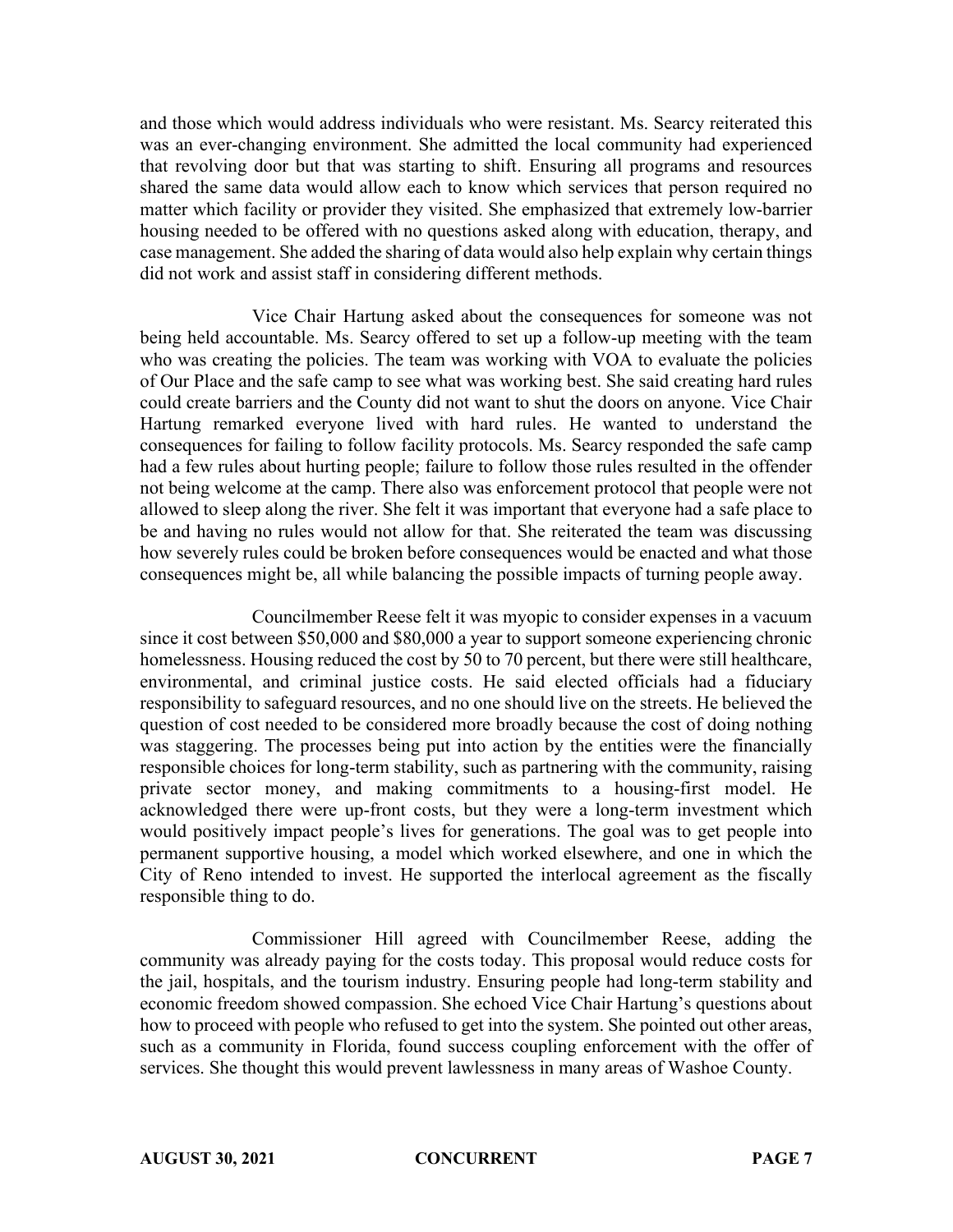Councilmember Jardon expressed curiosity about the programs which would be put in place to ensure different results than what had been done before. She had faith in the Board of County Commissioners and County leadership to make this a success going forward. She appreciated this meeting as it provided the opportunity for everyone to get on the same page. She agreed there needed to be a balance between consequences and incentives, citing the Reno Works Program as one example of a successful balance. Bringing up a prior comment that this program would come at the expense of property owners, she said the federal government allocated \$208 million to the State of Nevada specifically for property owners.

Mayor Schieve opined the consolidation of services saved taxpayers money and was critical. She disputed the belief that putting roofs over people's heads would solve their problems, adding that homeless individuals would still exist in the area and around the country. The failure to address mental health problems and addiction played into that. She felt local jurisdictions had to address these problems without much help at the federal level. She contested the narrative that the program would not be successful if homelessness continued in the area as there would always be people who rejected services. She thought a proactive stance utilizing mental health and addiction services was essential, and jails and emergency rooms should not be used to address those issues.

Mayor Schieve indicated there were many statistics showing that senior populations were on the brink of homelessness, and that would not get better simply because a campus was built. The problem was created by decades of not addressing mental health, and it would continue until that was addressed and people had access to healthcare across the country. She expressed gratitude that the entities were working together and none of them were attributing blame to the others.

Sparks City Mayor Ed Lawson echoed Mayor Schieve's comments and said the State of Nevada had a huge sum of money available, a good portion of which he wished to see go toward addressing mental health. This would help the campus be more successful. He disputed the perception that things were not moving fast enough by pointing out how much had come together in less than a year. He remarked the CHAB would continue to prevent services from becoming siloed, though he expressed frustration that many beds were currently available. He thought this plan was a great start.

Sparks City Councilmember Charlene Bybee expressed pride at the collaboration between the entities and at Ms. Searcy's efforts. She stated one of the top issues around the country was homelessness, and she felt most people did not want to match larger areas like San Francisco and Seattle in terms of per capita homelessness. She agreed mental health issues were important and there were not enough services to treat them. There was no single solution for homelessness, she opined, and people needed to be helped one at a time with wraparound services and follow-up. She mentioned the Homeless Outreach Proactive Engage Team employed by the Sparks Police Department continued to work with people, some of whom required dozens of interactions before agreeing to seek services. She concurred the speed of this process had been fast, and she supported the interlocal agreement. While Washoe County would take the lead, all three entities were dependent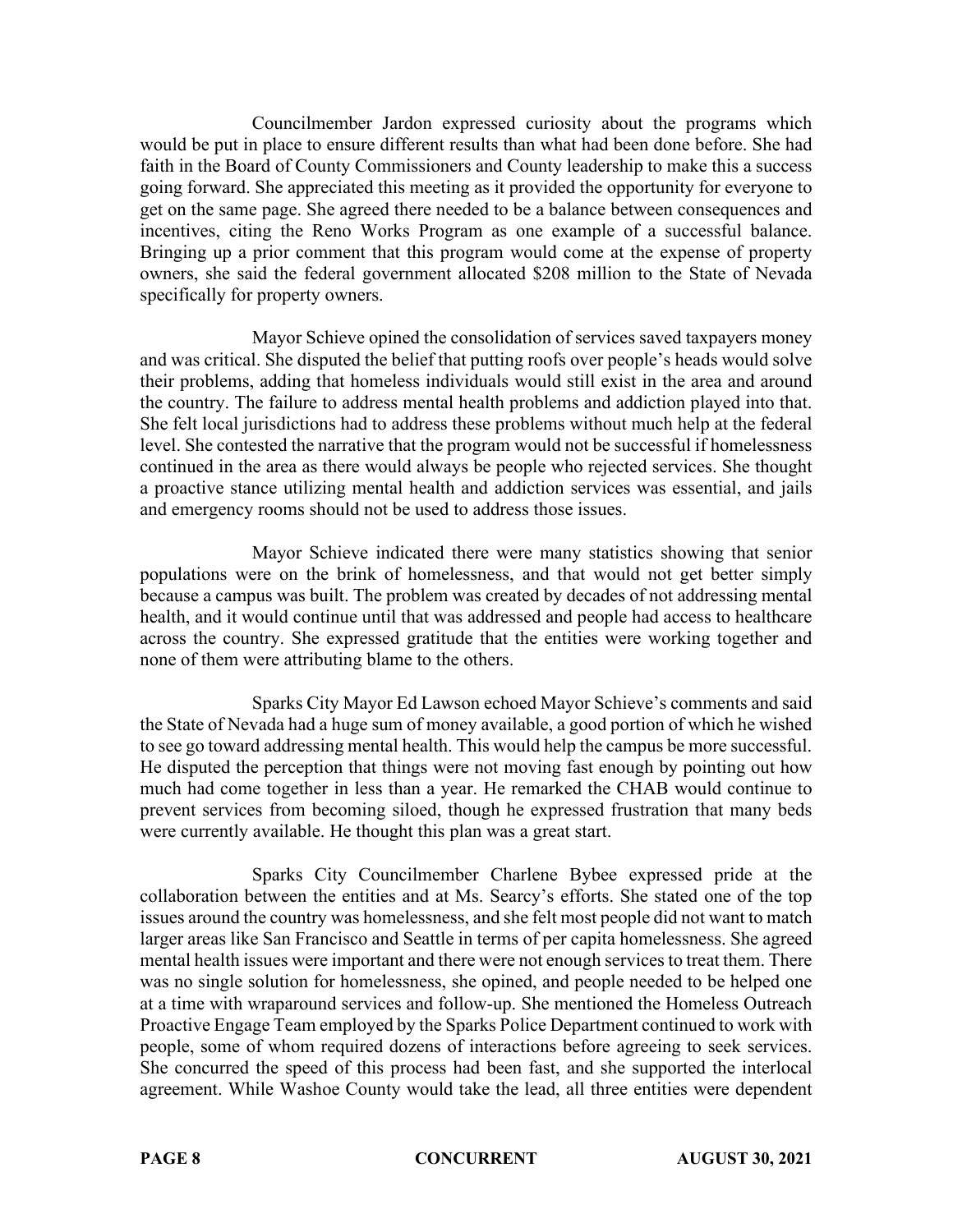on each other for the success of the program. Eliminating the silos between the agencies and community partners was essential.

Reno City Councilmember Bonnie Weber commented she was grateful for the opportunity to move forward.

There was no public comment or action taken on this item.

**21-0678 AGENDA ITEM 5** Approval by the City of Reno, the City of Sparks, and Washoe County of Amendment No. 2 as an extension of Interlocal Cooperative Agreement for Shelter Operation and Other Homeless Services among the City of Reno, City of Sparks, and Washoe County; this Amendment will transfer the administrative and financial responsibility for the operation of homeless shelters in Washoe County, Nevada to Washoe County over the term of the Amendment which concludes on June 30, 2022 and outlines a cost sharing structure among the entities for the estimated overall costs for both operating [\$15,630,777] and capital expenditures [\$38,231,250].

County Manager Eric Brown conducted a PowerPoint presentation, a copy of which was placed on file with the Clerk, and reviewed slides with the following titles: Timeline; Roles & Responsibilities; Operating Costs; Capital Costs; Contracts; and Next Steps.

Mr. Brown acknowledged the efforts of City of Reno employees who were able to get the Nevada Cares Campus operational in such a short time, and he looked forward to working with them on the transition. The interlocal agreement being considered would support the transition and cover the operation and funding of homeless resources through July 1, 2022. He noted the tax receipt expenditures percentages were projected to carry forward as they had in the past. He thanked the city managers for working with him to make this happen.

Reno City Mayor Schieve pointed out there were regularly scheduled meetings between the entity managers, mayors, and the chair, and much thought and hard work went into these initiatives. She expressed gratitude to all of them.

On the call for public comment, Mr. Nicholas St. Jon requested an estimate of the total number of people experiencing homelessness in the area, fearing housing for 600 people would not be sufficient. He questioned the amount of money being allocated for staffing and asked about the funding that would be used for phases II and III. He expressed concern about individuals becoming comfortable with the government services offered and not wanting to move on.

Ms. Janet Butcher stated she would compose a letter to Mr. Brown and Housing and Homeless Services Manager Dana Searcy about issues a family member of hers encountered with the Reno Housing Authority (RHA). She questioned how this project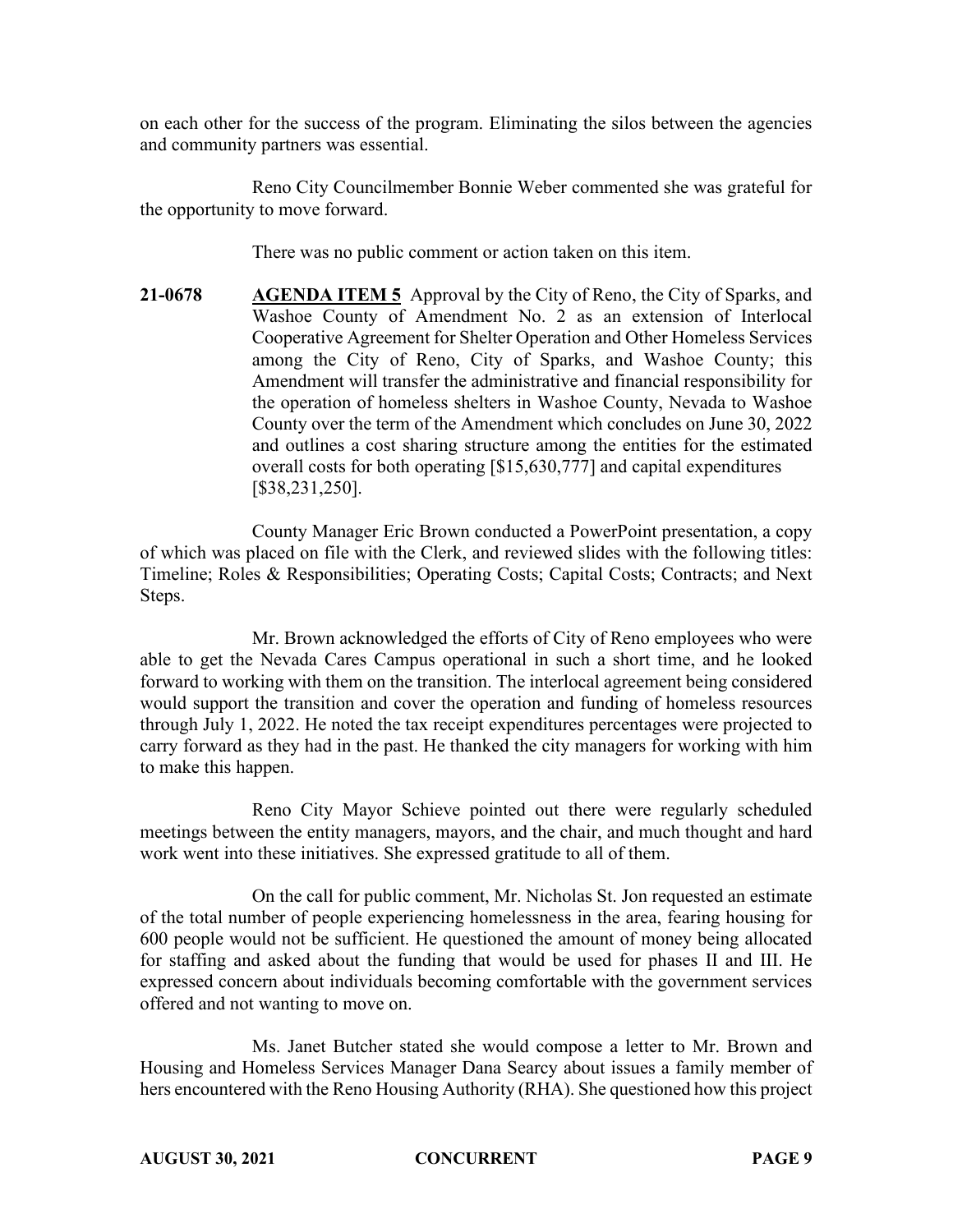would be funded once relief money due to COVID-19 (C19) was gone, wondering whether mask mandates and vaccines would be tied to the projects. She recommended researching the Delancey Street Foundation as a successful program that taught life skills.

Ms. Victoria Myer echoed the prior speaker's concerns about possible caveats attached to federal funding. She mentioned CODAC Behavior Healthcare in Providence, Rhode Island, saying they enforced the law. Homeless individuals there were then given the option to participate in the program which would help them get off drugs and alcohol and provide them with mental health services. She promoted the documentary *Seattle is Dying* and opined lockdowns contributed to the rise in homelessness.

Ms. Lisa Fleiner stated this meeting was about compassion and long-term commitment to those who could not care for themselves. She spoke against vaccine mandates and passports, comparing the latter to segregation in the south and Germany in the 1930s. She read a passage from the Bible.

Via the Zoom app, Ms. Cindy Martinez brought up C19 expenditure requests made by the City of Reno with which she did not agree, such as the housing that was bought up by Jacobs Entertainment, Inc. displacing seniors, veterans, and those struggling with mental health. The money they received for that displacement, she argued, was insufficient for housing. She placed her faith in Mr. Brown to financially manage the problem.

Mr. Bruce Parks expressed concern on Zoom about spending tens of millions of dollars on 1,200 people. He pointed out State and federal money came from taxpayers, and he thanked the elected officials who specifically mentioned the will of their constituents. He praised how the City of Sparks handled the homeless situation near the Truckee River, saying he would sue each Reno City Councilmember if he felt threatened by any homeless individual. He wished to see consequences for unlawful behavior.

Mr. Paul Larson opined people who ended up homeless were incapable of following instructions, and many suffered from drug addiction. He thought spending money was not the solution and a spiritual aspect was needed. He believed the end of the moratorium on evictions would result in a wave of people who could not afford to pay their rents. He felt low-income individuals were punished to create these programs.

Reno City Councilmember Neoma Jardon praised the following individuals and entities for their work: Mr. Brown, Assistant County Manager Kate Thomas, Sparks City Manager Neil Krutz, Reno City Manager Doug Thornley, Reno City Director of Community Development Arlo Stockham, Reno City Senior Management Analyst Cynthia Esparza, Reno City Housing Manager Monica Cochran, Volunteers of America and its Regional Director Pat Cashell, Grant Denton with Karma Box, the RHA, Northern Nevada Hopes, Chris Askin with Community Foundation of Northern Nevada, and the members of the Community Homelessness Advisory Board.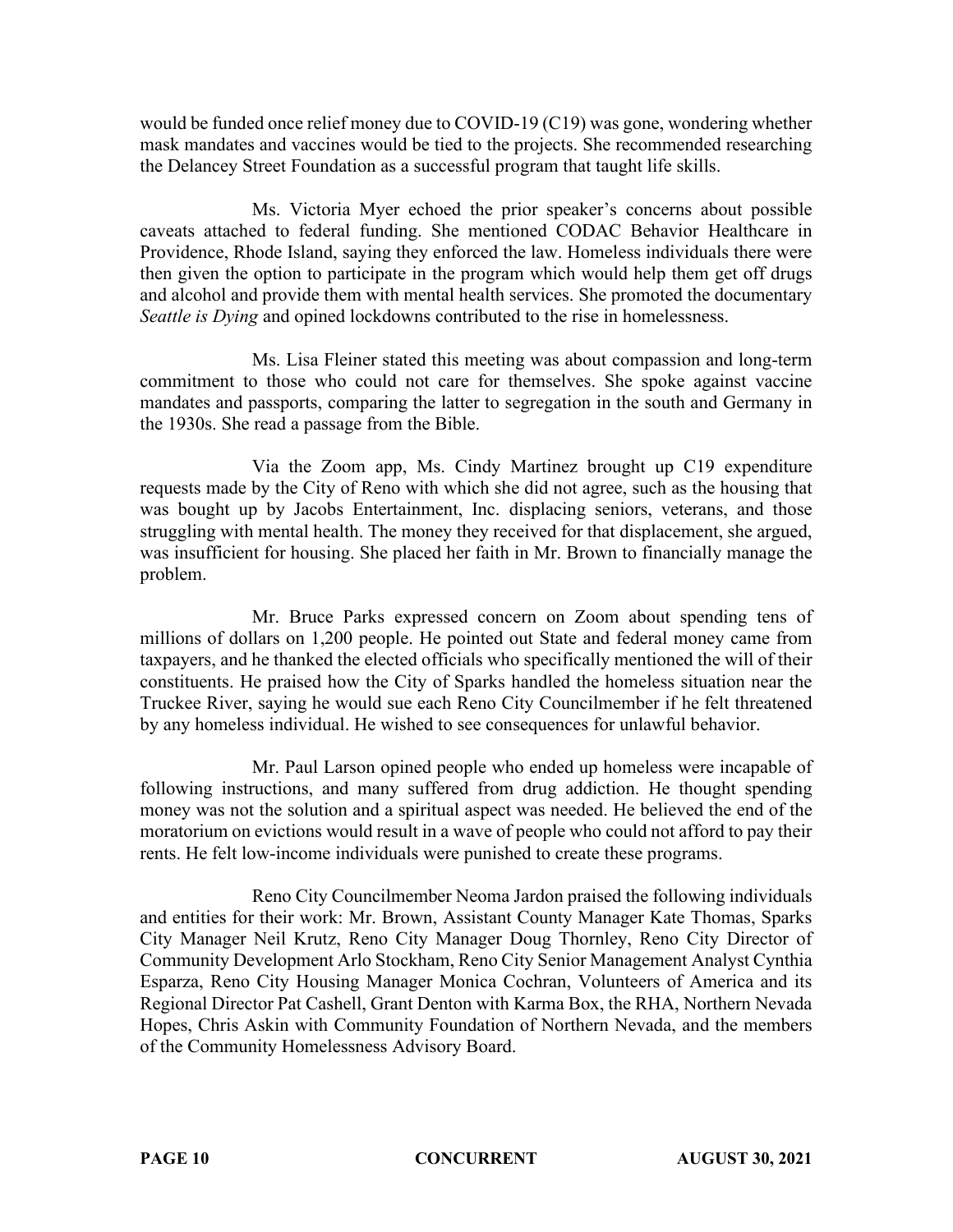Reno City Councilmember Brekhus said she was happy to support the motion as it reflected the hard work of many people. She said she did not vote for the master agreement or four of its predecessors because she believed the County needed to be the lead on this issue since they spent the most money on it. She mentioned she had due process concerns about the requirement that the City of Reno issue a special use permit. While she had concerns about the congregate nature of the facility, it would become the County's responsibility, which she thought was a good distinction. The most significant thing this would allow the City of Reno to do, she said, was manage space and focus on housing since they were the lead agency on the home consortium. She felt this proposal dealt more with social services, freeing up the city to address the housing affordability crisis.

The Reno City Council voted to approve the interlocal agreement.

Councilmember Jardon commended Ms. Searcy and Assistant City Manager Jackie Bryant for their work, as well as all leaders who supported it all along. Mayor Schieve said nothing could be done without the incredible staffs of all three agencies. She lauded Amy Jones with the RHA, Bill Thomas and the Regional Transportation Commission, and Alex Stettinski and the Reno Downtown Business Improvement District.

Sparks City Councilmember Kristopher Dahir said this would be a foundation to serve some of the most vulnerable people in the community. He stressed the need for volunteers, saying churches and non-profit organizations were great at showing people dignity.

The Sparks City Council voted to approve the interlocal agreement.

Commissioner Jung expressed pride in the city mayors and the Board, declaring this as the proudest moment of her 14 years as an elected official. She believed the current Board of County Commissioners was the best one she ever worked with, adding similar praise to the Sparks and Reno City Councils. She lauded Councilmember Jardon for working hard against difficult odds and thanked the Reno City Council for allowing the County take the lead. She promised that the Board would not let anyone down in overseeing the transient care within this community.

Chair Lucey thanked Commissioner Hill for her due diligence and commitment during her tenure, as well as the Cities of Reno and Sparks and Washoe County.

For the Board of County Commissioners, on motion by Commissioner Hill, seconded by Vice Chair Hartung, which motion duly carried on a 4-1 vote with Commissioner Herman voting no, it was ordered that Agenda Item 5 be approved.

Mayor Schieve commended Commissioner Jung for her continued fight for the people, adding the commissioner was the longest-serving elected official present. She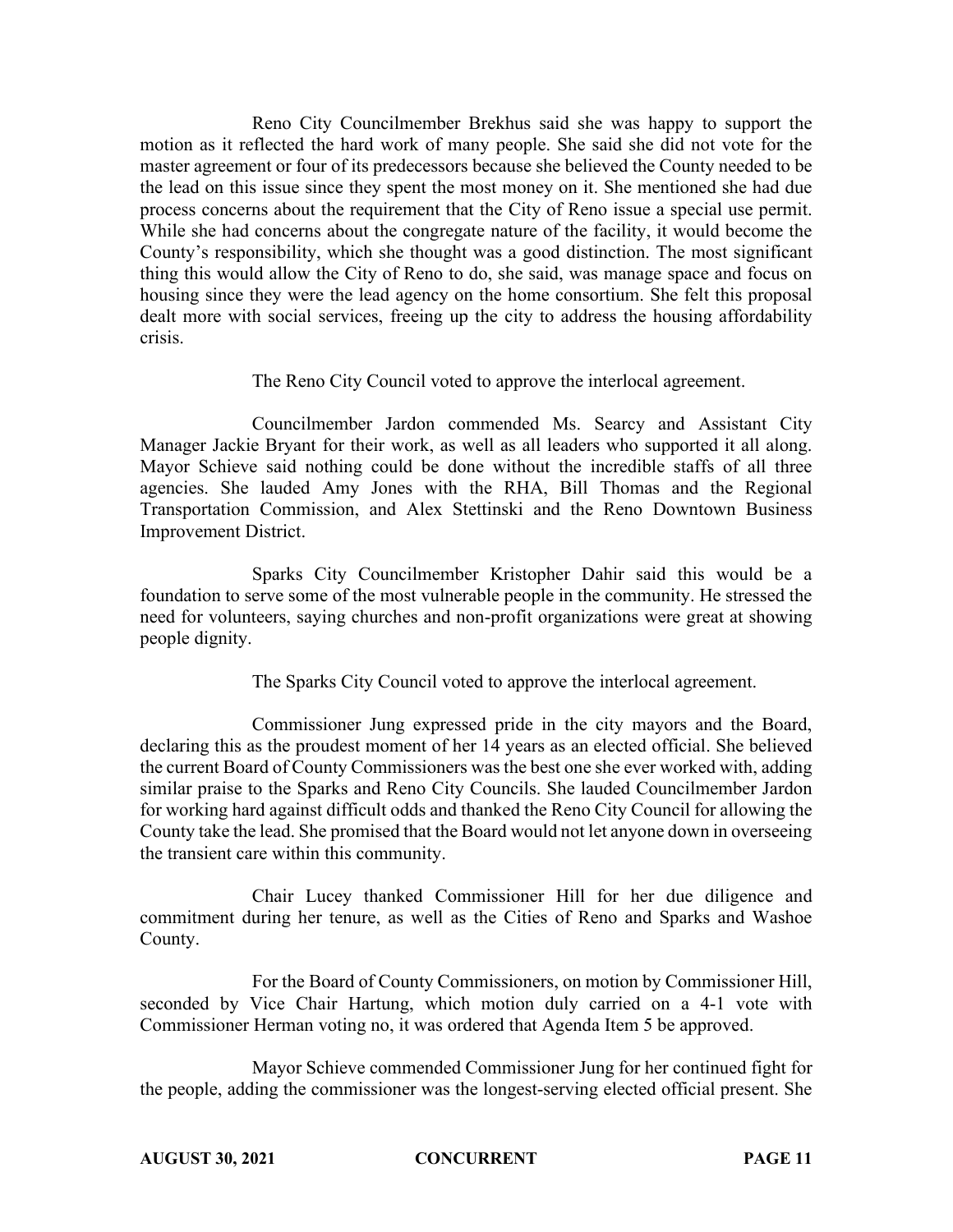described this meeting as a testament to the great working relationships they all had and their ability to put differences aside for the people of the community. Everyone had something to be proud of today, she stated.

Councilmember Dahir echoed Mayor Schieve's gratitude to Commissioner Jung for helping plant the seeds of this work years before. He looked forward to the future.

# **21-0679 AGENDA ITEM 6** Public Comment.

Mr. Stewart Handte was called but was not present to speak. A woman named Lisa was also called but was not present.

Ms. Julie Osburn expressed disappointment because she felt none of the public commenters' questions were answered, such as how many homeless individuals there were in the region. She encouraged everyone to watch *Seattle is Dying*, saying their outcome was great because they allowed law enforcement to do their job. She alleged masks would not keep out COVID-19 (C19) particles and requested a resolution banning mask mandates, vaccine passports, and mandatory vaccines.

Ms. Victoria Myer expressed dismay that the elected officials did not discuss comments made by the public. She asked them to enact a ban on vaccine passports, which she said promoted segregation. She played an audio clip of a Bill Gates TED Talk, claiming he was thrown out of India for experimenting with vaccines.

Mr. Nicholas St. Jon requested the number of homeless individuals before the pandemic. He alleged the pandemic was political and those who implemented lockdowns needed to take responsibility for putting many people on the streets. He requested resolutions banning vaccine passports, mandatory vaccines, and mask mandates. He showed a picture of a fast food drive-through, indicating workers were no longer taking jobs because they were being subsidized.

Ms. Janet Butcher reminded everyone August 31 was Drug Overdose Awareness Day, and she asked that the borders be closed to stop the influx of fentanyl.

Via the Zoom app, Ms. Cindy Martinez articulated her support for County Manager Eric Brown and his plan, though she expressed dissatisfaction with the reliance on federal money. She felt a state of emergency was no longer necessary and agreed with other commenters' stances on vaccine passports and the C19 vaccine. She spoke against the decision of two local businesses to require masks.

Mr. Bruce Parks urged the entities not to squander money. He predicted the Nevada Cares Campus would fail, citing the rise in homelessness around the country. He felt most homeless individuals suffered from poor life choices and helping them should not be a burden on the taxpayers. He thought care should be given to those who could no longer manage themselves, but help should not be given to those who did not work.